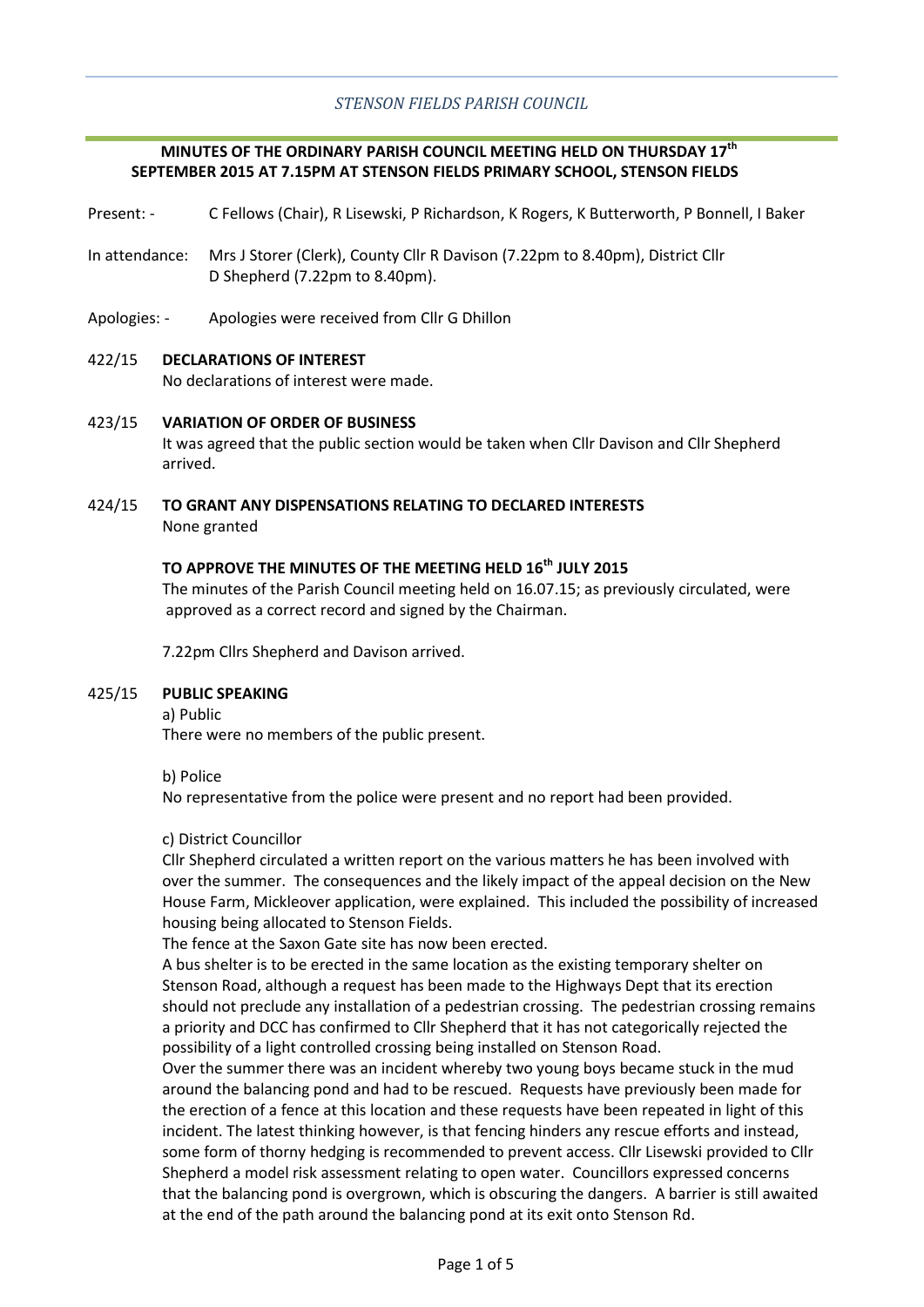Barriers have been installed at Lupin Close and the leaning lamppost has been repaired. Cllr Shepherd explained and urged Cllrs to view and comment upon the Sustainability Appraisal Addendum Part 1.

### d) County Councillor

Cllr Davison commented that the Sustainability Appraisal Addendum Part 1 is adding another delay to the introduction of the Local Plan and he advised on the pros and cons of this delay. The number 37 bus is to be re-numbered 7 and the Sinfin/Stenson Fields loop is to be reinstated for a trial period and he urged that the service is used, otherwise the service is again at risk of being lost.

The South Derbyshire integrated transport link is being considered by the County Council on 22<sup>nd</sup> September. Cllr Davison's personal views on the link road were expressed.

The County Council's planning dept is recommending to support the increase of the primary school's pupil capacity. Residents have expressed concerns about the proposed expansion of the primary school particularly in regard to the increase in traffic congestion, a matter which is already an issue.

Cllr Davison has held a meeting at County Hall about a secondary school in South Derbyshire, which may be in the Stenson Fields/Boulton Moor area as both are expanding.

The Clerk provided an update on the boundary review; the Parish Council, District Cllr and County Cllr have received letters from Frank McArdle (CEO – SDDC) with proposals to move the matter forward.

Thanks were extended to Cllr Davison for £1,100 provided by his Leadership Fund; the cheque has arrived today.

e) Members declaring an interest No declarations were made.

- 426/15 8.40pm Cllr Shepherd and Davison left the meeting.
- 427/15 **TO DETERMINE WHICH ITEMS IF ANY TO BE TAKEN WITH THE PUBLIC EXCLUDED** No items were deemed necessary to be taken with the public excluded.

#### 428/15 **CHAIRMAN'S ANNOUNCEMENTS AND REPORTS**

No report was provided.

#### 429/15 **CLERK'S REPORT**

The Clerk's report had been previously circulated to all Councillors. The report was accepted with a verbal update from the Clerk regarding the grant application for new play equipment at Fox Close.

#### 430/15 **GOVERNANCE**

To consider the establishment of a Strategic Working Party; to appoint membership and agree terms of reference

At the July 2015 Parish Council meeting it was agreed to establish a small working party to consider the Parish Council's requirements and proposals for the new developments. **RESOLVED to set up a working party with initial membership of Cllr Baker and Cllr Bonnell. The working party will have no powers to spend money and will not be authorised to take decisions, only to bring recommendations to the Parish Council for consideration. The working party will consider the Sustainability Appraisal Addendum, the Parish Council's requirements and proposals for new developments and the Parish as a whole.**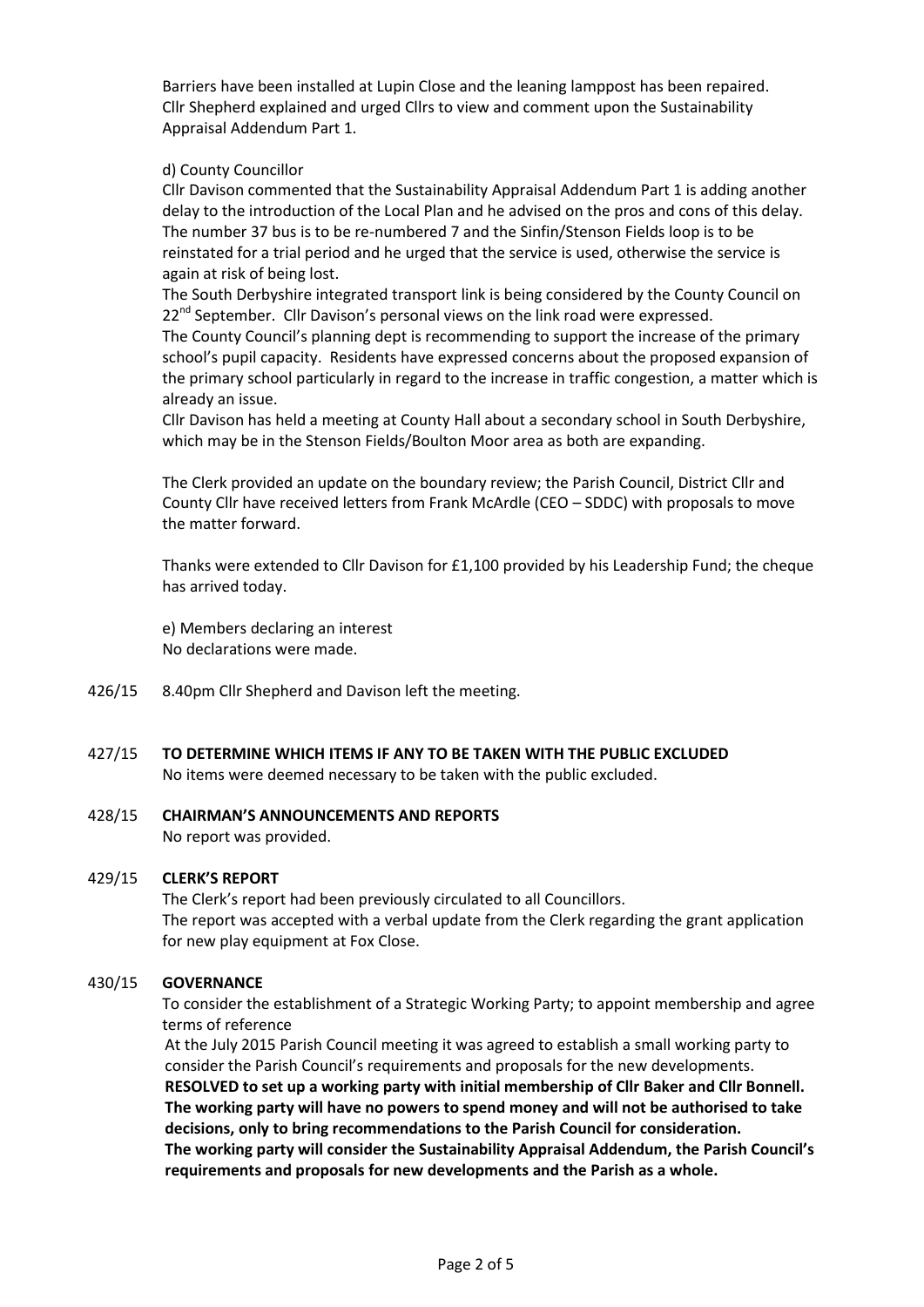#### 431/15 **CORRESPONDENCE**

1. DALC – various circulars

2. Mr P Jameson – advising that a pedestrian refuge can be installed at the Pilgrims Way junction. This was in response to an email from Cllr Shepherd for a pedestrian refuge

3. Zoe Sewter – agreement for the Tree Officer to consider action which can be taken regarding a tree casting shadow at Bluebell Close/Quick Hill

4. Derbyshire Law Centre – Confirmation that the Parish Council has been accepted as an organisational member.

- 5. SDDC Parish Liaison minutes and forthcoming briefing sessions
- 6. SDDC Derbyshire Cycle Plan
- 7. SDDC Sustainability Appraisal Addendum (consultation dates 28.08.15 12.10.15)

#### 432/15 **FINANCE**

a) Accounts for payment

|           | Cheque No Payee & Description          | £      |
|-----------|----------------------------------------|--------|
| 1921-1925 | August salary payments                 | 585.50 |
|           | 1926 - 1930 September salary payments  | 672.90 |
| 1931      | Grant Thornton - Audit 2014/15 fee     | 120.00 |
| 1932      | <b>Biffa Waste</b>                     | 131.82 |
| 1933      | Mrs J Storer - Clerk's expenses        | 22.14  |
| 1934      | Mr B Wood - Internal audit for 2014/15 |        |
|           | Replacement cheque                     | 44.10  |

b) To consider any amendments to the Risk Assessments There were no amendments made to the risk assessments

c) To consider the Audit Report from Grant Thornton

The Clerk reported that the Audit Return has been returned and that the high level of reserves was noted.

**RESOLVED to accept and to note the comments raised by in the Audit Return.**

#### 433/15 **PLANNING**

Applications

9 2015 0599 – The erection of extensions, a garage conversion and the erection of a detached garage at 303 Grampian Way, Stenson Fields. NO OBJECTIONS

CD9/0715/65 - Proposed extensions to the existing main school building on both the East and West Elevations to provide 6 additional classrooms with toilet facilities, Stenson Fields Primary Community School, NO OBJECTIONS

9 2015 0817 – a retrospective application for the conversion of the garage into living accommodation at 20 Tavistock Close, Stenson Fields. NO OBJECTIONS

#### 434/15 **POLICE ISSUES/ SPEED LIMITS/ ROAD SAFETY**

- a) Cllr Lisewski reported that he had informed the police of an alleged incident of dangerous driving but the police advised that they were unable to take any action as it was outside of the area.
- b) A report was given about the apparent failure of the Ticknall Speedwatch Scheme and the Parish Council reiterated that it did not wish to participate in the scheme for fear of reprisals from local residents.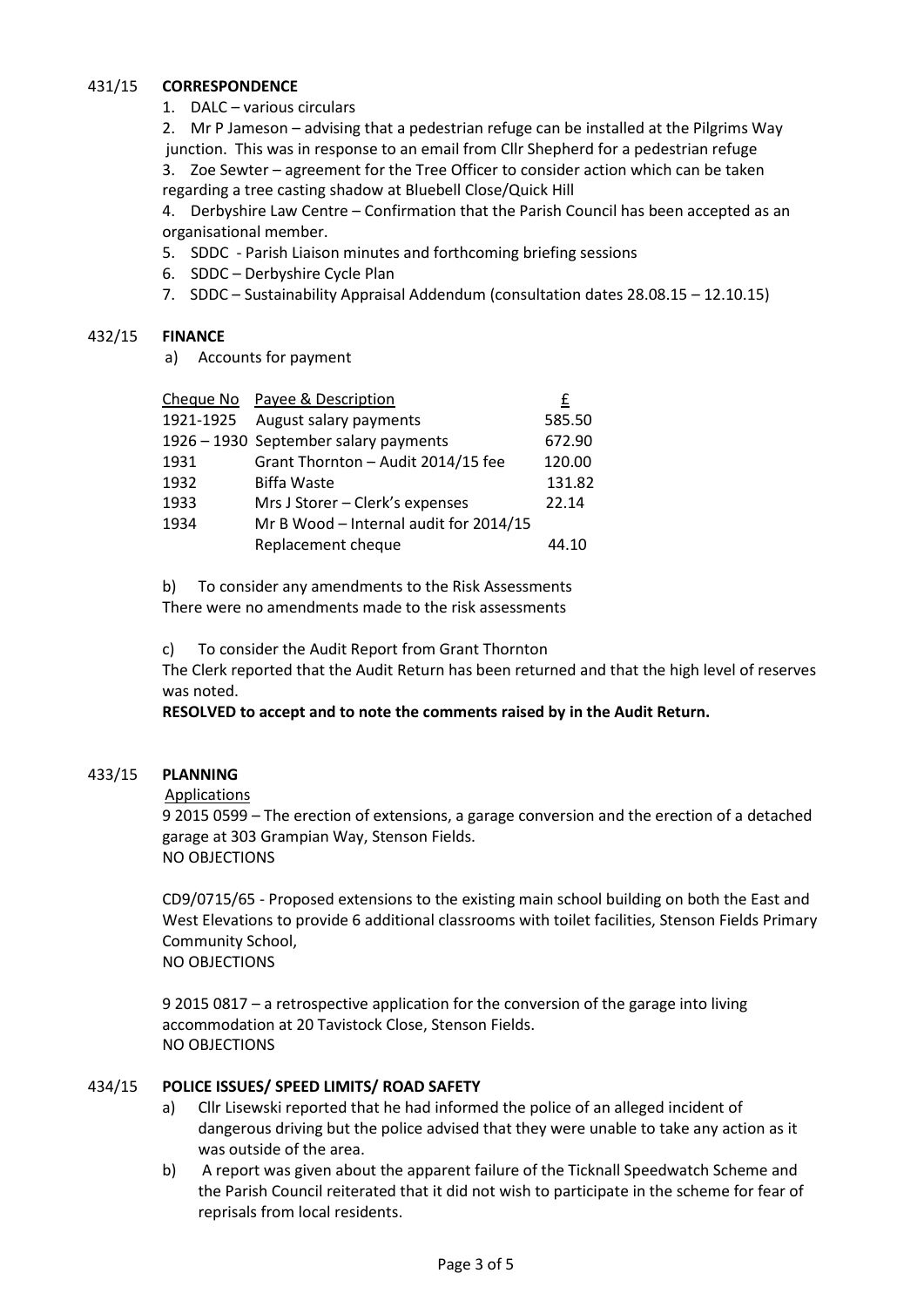- c) Cllr Bonnell reported on several examples of speeding vehicles in the Parish.
- d) Cllr Lisewski informed the meeting of recorded footage of groups of youths in the early hours of the morning which had been placed on a social media site. The police have been made aware of the recording but have allegedly stated that as the person recording the footage does not wish to report any matters to the police, they are unable at present to take any action. The identity of the youths cannot be ascertained and there is no evidence that they are directly linked to the recent thefts and burglary. **RESOLVED the Clerk was instructed to pass the link to the recording to PC Centro and to ask for further clarification as to why the police are unable to take any action.**
- e) There are low overhanging branches at a property on Glencroft Drive. **RESOLVED the Clerk was instructed to report the matter to the Highways Dept (DCC).**
- f) The pothole on Stenson Road which was reported to DCC some months ago, has still not been repaired. The Clerk will pursue this with DCC.
- g) Recently vehicles attending a function at The Bubble were parked on the road and on the chicane. It is not possible to take any action as the event has passed and it is not possible to identify the motorists concerned.
- h) The Tyre Firm at Stenson Road continues to display it's "A" Boards on the highways. This is repeatedly reported to the Enforcement Officer at SDDC.

## **SAXONGATE**

No further discussions took place.

#### 435/15 **LENGTHSMAN SCHEME**

Mr S Lisewski has left the employment of the Parish Council to pursue his studies and the Parish Council conveyed their best wishes and thanks to him for his help and assistance during the last year. The two remaining lengthsmen will work to their maximum contractual hours of 26 per month, before authorisation is required from the Chairman.

#### 436/15 **ENVIRONMENT**

- a) Cllr Richardson has reported to the City Council some hedging and shrubs which are protruding onto the pavement on Tregony Way.
- b) The quality of the District Council's grass cutting continues to be poor. The matter will be reported to SDDC again.
- c) SDDC reported to the Clerk of some nasty anti social behaviour occurring during one of the summer sports sessions. No further incidents occurred at the subsequent sessions. It was noted that the majority of those attending were made aware of the sessions via the primary school and not from the noticeboard or website.

#### 437/15 **TO RECEIVE ANY UPDATE ON THE PROPOSED BOUNDARY CHANGE**

This was discussed earlier in the meeting and no further information was given. The letter from Frank McArdle requested a small group of Parish Councillors and the Clerk work with SDDC on the proposals to change the boundary. **RESOLVED Cllr Fellows, Cllr Lisewski and the Clerk were authorised to work with SDDC on this matter.**

#### 438/15 **CONSULTATIONS**

Sustainability Appraisal Addendum Part 1. **RESOLVED this is to be considered by the small Strategic Working Party.** (Min 430/15)

#### 439/15 **PRESS RELEASES**

No press releases will be made.

#### 440/15 **ITEMS FOR INFORMATION**

Cllr Bonnell provided a report on the Area Forum meeting which he attended in July. The Parish Council acknowledged both that the Police continue to view Stenson Fields as a low